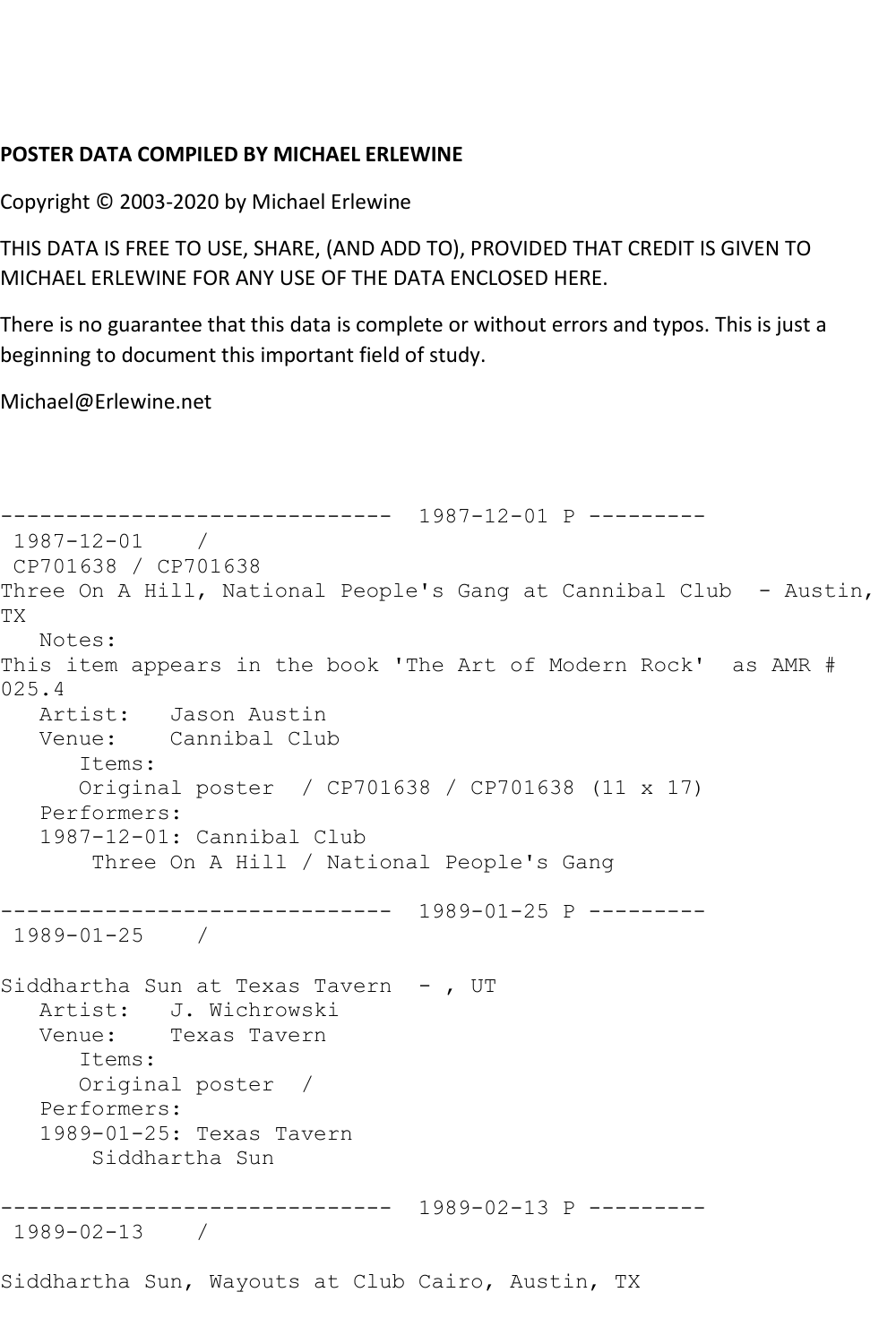Artist: Jason Austin Venue: Club Cairo, Austin, TX Items: Original poster / Performers: 1989-02-13: Club Cairo, Austin, TX Siddhartha Sun / Wayouts / Too Solid Flesh ------------------------------ 1989-04-08 P --------- 1989-04-08 / West Austin Park - Austin Artist: Jason Austin Venue: West Austin Park Items: Original poster / Performers: 1989-04-08: West Austin Park ------------------------------ 1989-04-18 P --------- 1989-04-18 / Siddhartha Sun at Ritz Artist: Jason Austin<br>Venue: Ritz Theater Ritz Theater in Austin Items: Original poster / Performers: 1989-04-18: Ritz Theater in Austin Siddhartha Sun ------------------------------ 1989-05-20 P --------- 1989-05-20 / Wajumbe, Zoey Westwood at Crazy Horse Artist: Jason Austin Venue: Crazy Horse Items: Original poster / Performers: 1989-05-20: Crazy Horse Wajumbe / Zoey Westwood / For Pet's Sake ------------------------------ 1989-06-24 P --------- 1989-06-24 /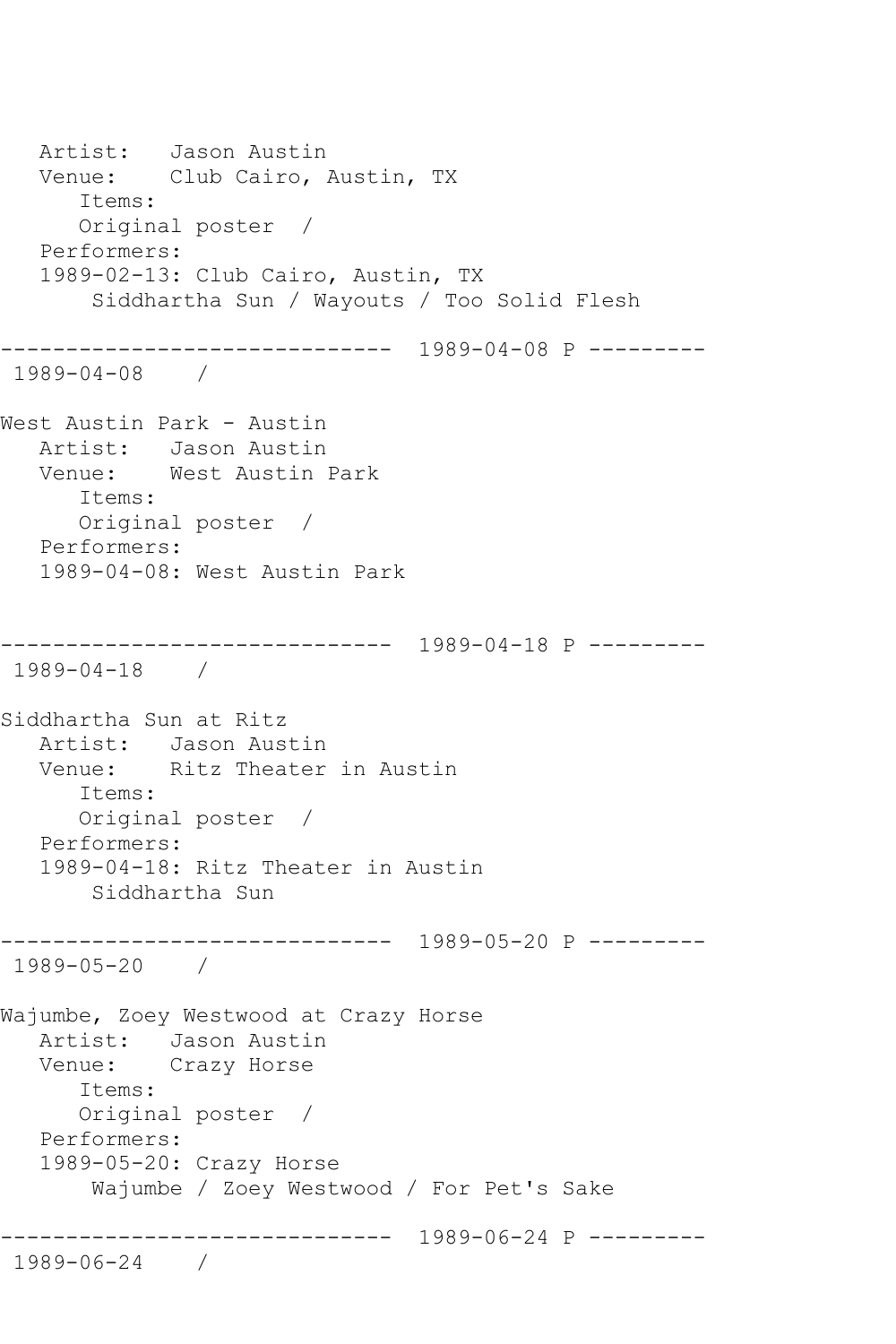Azalia Snail, Living Guitars at Lizard's Tail - New York, NY Artist: Jason Austin Venue: Lizard's Tail Items: Original poster / Performers: 1989-06-24: Lizard's Tail Azalia Snail / Living Guitars ------------------------------ 1989-08-04 P --------- 1989-08-04 / Azalia Snail at ABC No Rio - New York, NY Artist: Jason Austin Venue: ABC No Rio Items: Original poster / Performers: 1989-08-04: ABC No Rio Azalia Snail ------------------------------ 1989-11-22 P --------- 1989-11-22 / Retarded Elf, Last Straw at Cannibal Club - Austin, TX Benefit: Benefit at the Cannibal Club Artist: Jason Austin Venue: Cannibal Club Items: Original poster / Performers: 1989-11-22: Cannibal Club Retarded Elf / Last Straw / Shoulders / Buick MacKane / State of Mind ------------------------------ 1989-12-01 P --------- 1989-12-01 / Three On A Hill, National Peoples Band at Cannibal Club - Austin, TX Artist: Jason Austin Venue: Cannibal Club Items: Original poster / Performers: 1989-12-01: Cannibal Club Three On A Hill / National Peoples Band / Jungle Book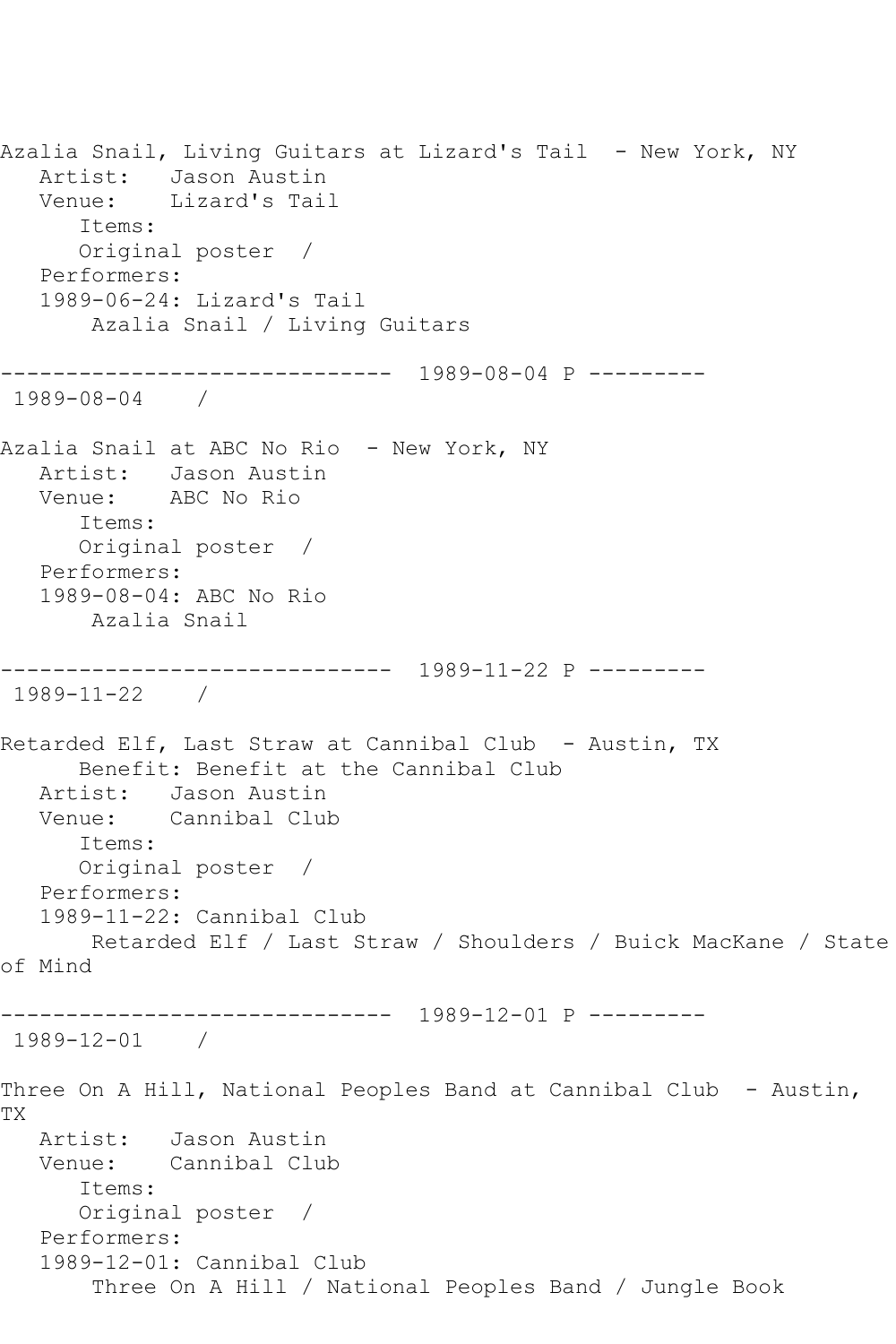------------------------------ 1989-12-03 P --------- 1989-12-03 / Naked Prey, Buick MacKane at Cannibal Club - Austin, TX Artist: Jason Austin<br>Venue: Cannibal Cluk Cannibal Club Items: Original poster / Performers: 1989-12-03: Cannibal Club Naked Prey / Buick MacKane / Big Thing ------------------------------ 1989-12-06 P --------- 1989-12-06 / Alamo Chiar, Big Car at Cannibal Club - Austin, TX Artist: Jason Austin Venue: Cannibal Club Items: Original poster / Performers: 1989-12-06: Cannibal Club Alamo Chiar / Big Car / Hand of Glory / Bouffant Jellyfish / Wanabes ------------------------------ 1989-12-06 P --------- 1989-12-06 / CP701648 / CP701648 Alamo Choir, Big Car at Cannibal Club - Austin, TX Notes: This item appears in the book 'The Art of Modern Rock' as AMR # 027.2 Artist: Jason Austin Venue: Cannibal Club Items: Original poster / CP701648 / CP701648 (11 x 17) Performers: 1989-12-06: Cannibal Club Alamo Choir / Big Car / Hand of Glory / Bouffant Jellyfish / Wannabes ------------------------------ 1989-12-09 P --------- 1989-12-09 / Ed Hall, Mekons at Liberty Lunch - Austin, TX Artist: Jason Austin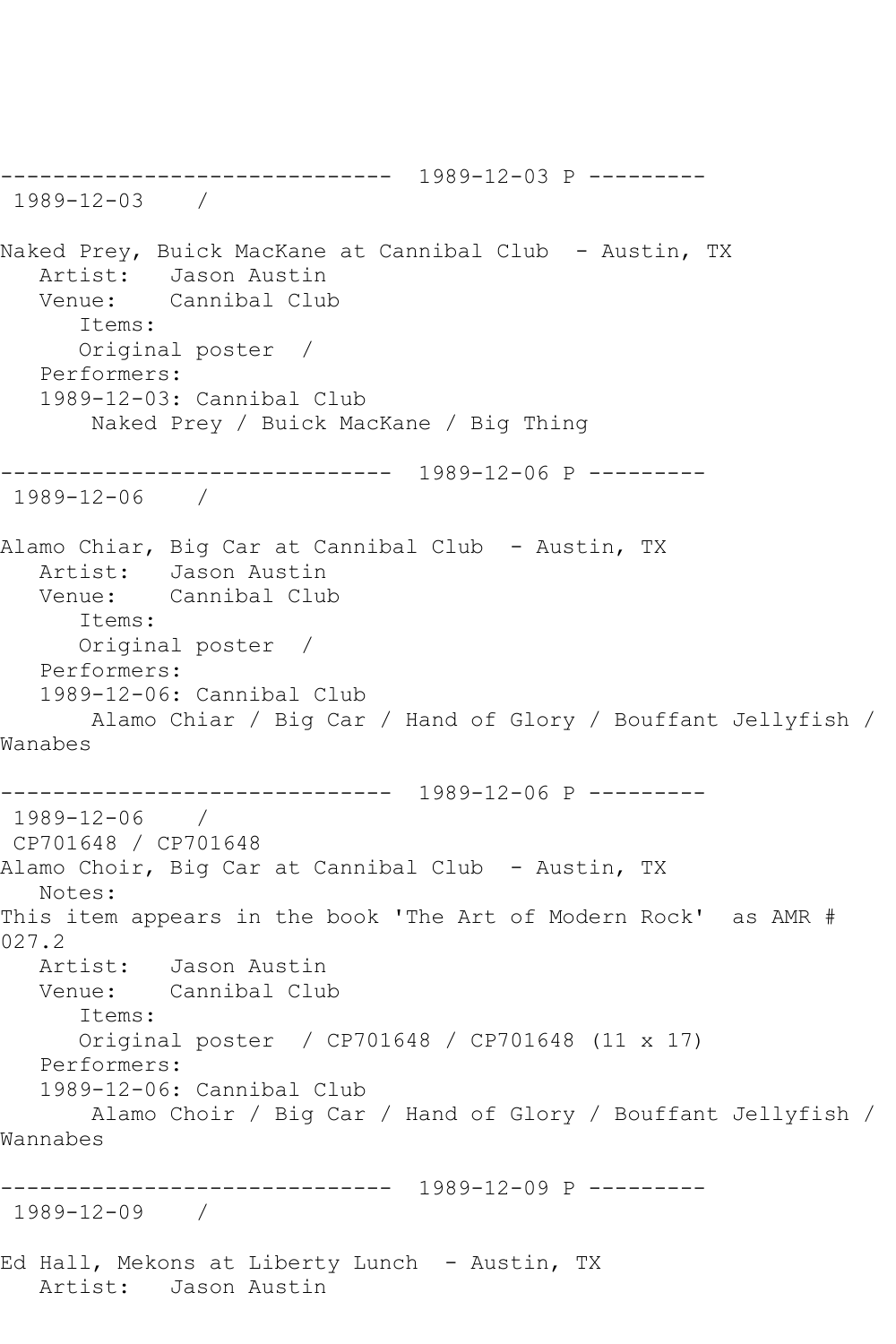Venue: Liberty Lunch Items: Original poster / Performers: 1989-12-09: Liberty Lunch Ed Hall / Mekons / Too Much Joy ------------------------------ 1989-12-16 P --------- 1989-12-16 / Shoulders, Grains of Faith at Cannibal Club - Austin, TX Artist: Jason Austin<br>Venue: Cannibal Clul Cannibal Club Items: Original poster / Performers: 1989-12-16: Cannibal Club Shoulders / Grains of Faith / Panjandrum ------------------------------ 1989-12-31 P --------- 1989-12-31 / Joint Chiefs, Retarded Elf at Ritz Artist: Jason Austin Venue: Ritz Theater in Austin Items: Original poster / Performers: 1989-12-31: Ritz Theater in Austin Joint Chiefs / Retarded Elf / Sled Head / Fire Antsw ------------------------------ 1990-01-26 P --------- 1990-01-26 / Allison Rogers Artist: Jason Austin Items: Original poster / Performers: 1990-01-26: Allison Rogers ------------------------------ 1990-02-09 P --------- 1990-02-09 / Reivers, Uncle Green at Cannibal Club - Austin, TX Artist: Jason Austin<br>Venue: Cannibal Clul Cannibal Club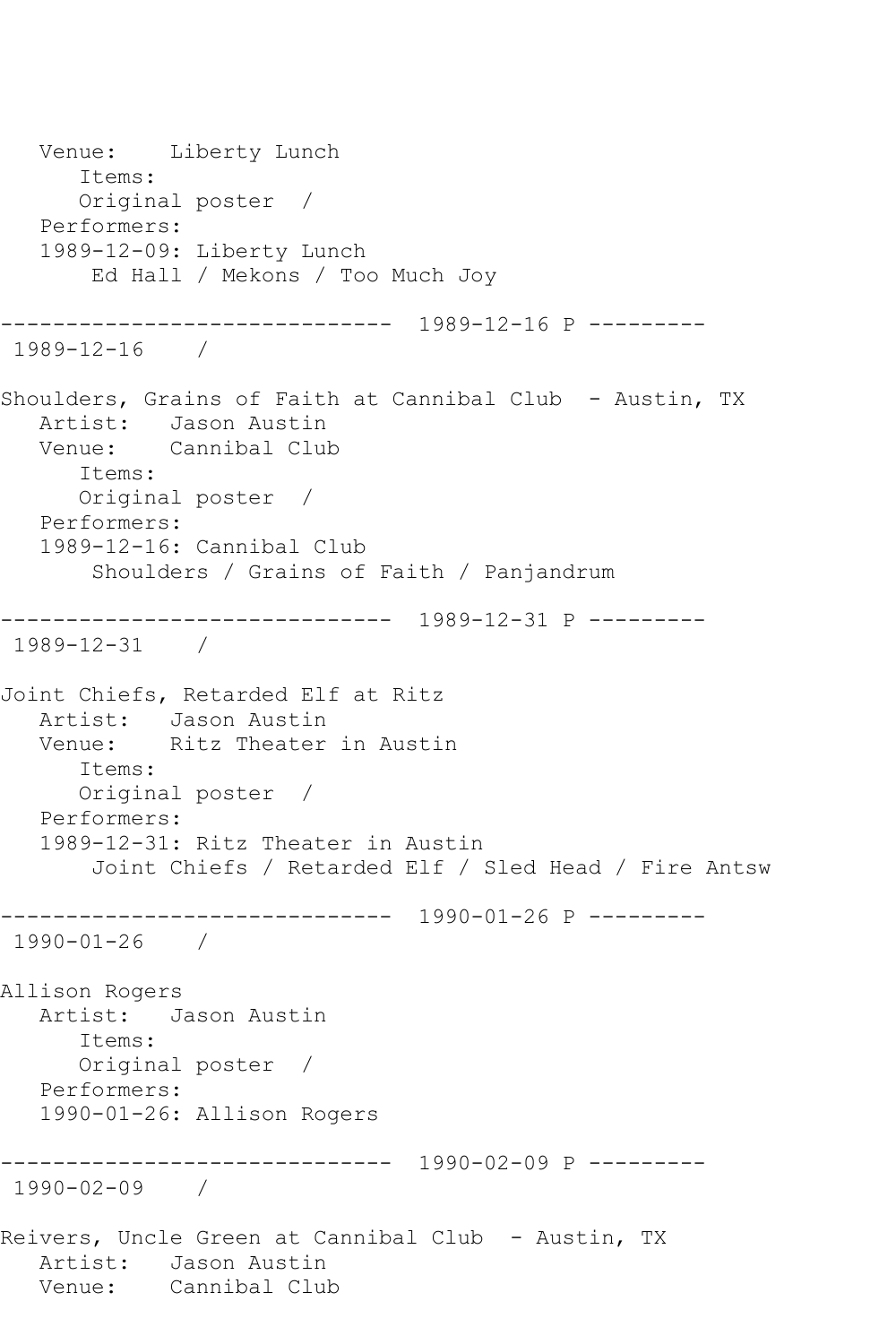Items: Original poster / Performers: 1990-02-09: Cannibal Club Reivers / Uncle Green / Twang Twang Shock-A-Boom ------------------------------ 1990-02-10 P --------- 1990-02-10 / Aquarian Jet Artist: Jason Austin Items: Original poster / Performers: 1990-02-10: Aquarian Jet ------------------------------ 1990-02-15 P --------- 1990-02-15 / Silence Obscure, Catastrophe Ballet at Ritz Artist: Jason Austin Venue: Ritz Theater in Austin Items: Original poster / Performers: 1990-02-15: Ritz Theater in Austin Silence Obscure / Catastrophe Ballet ------------------------------ 1990-02-16 P --------- 1990-02-16 / Godbullies, Squat Thrust at Ritz Artist: Jason Austin<br>Venue: Ritz Theater Ritz Theater in Austin Items: Original poster / Performers: 1990-02-16: Ritz Theater in Austin Godbullies / Squat Thrust ------------------------------ 1990-02-18 P --------- 1990-02-18 / Das Damen, Texas Instruments at Cannibal Club - Austin, TX Artist: Jason Austin Venue: Cannibal Club Items: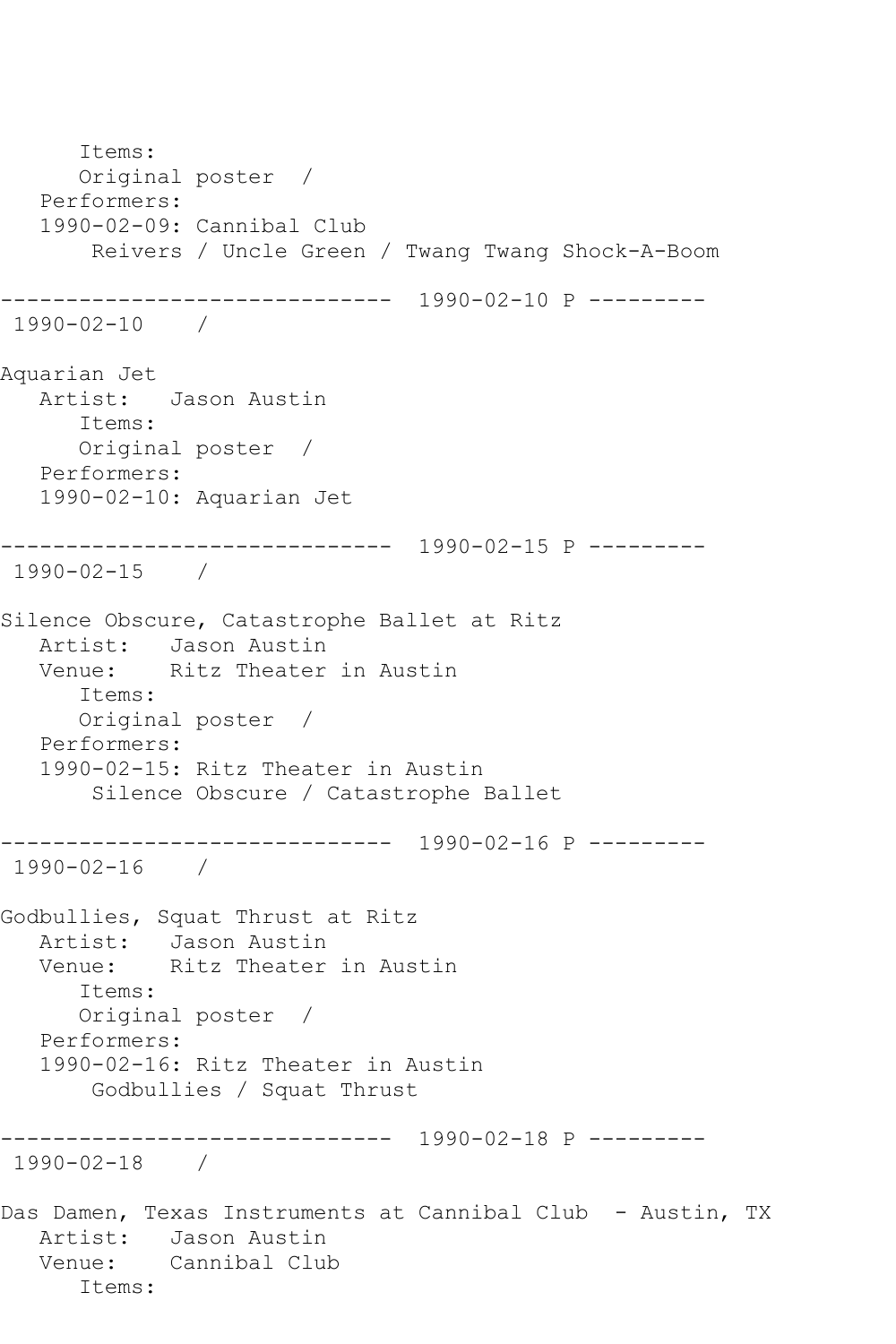Original poster / Performers: 1990-02-18: Cannibal Club Das Damen / Texas Instruments / Bigger Than God ------------ LIL 1990-02-24 P-1 ----------1990-02-24 / LIL CP014652 / MARM464 GWAR, Agony Column at Liberty Lunch - Austin, TX Artist: Jason Austin Venue: Liberty Lunch Items: Original poster LIL Edition 1 / CP014652 / MARM464 Performers: 1990-02-24: Liberty Lunch GWAR / Agony Column ------------------------------ 1990-02-24 P --------- 1990-02-24 / GWAR, Agony Column at Liberty Lunch - Austin, TX Artist: Jason Austin<br>Venue: Liberty Luncl Liberty Lunch Items: Original poster / Performers: 1990-02-24: Liberty Lunch GWAR / Agony Column \_\_\_\_\_\_\_\_\_\_\_\_\_\_\_ ------------------------------ 1990-02-24 P --------- 1990-02-24 / CP060669 / CP060669 GWAR, Agony Column at Liberty Lunch - Austin, TX Artist: Jason Austin Venue: Liberty Lunch Items: Original poster / CP060669 / CP060669 (11 x 17) Performers: 1990-02-24: Liberty Lunch GWAR / Agony Column ------------------------------ 1990-03-09 P --------- 1990-03-09 / Quiet Time, Silence Obscure at Ritz Artist: Jason Austin<br>Venue: Ritz Theater Ritz Theater in Austin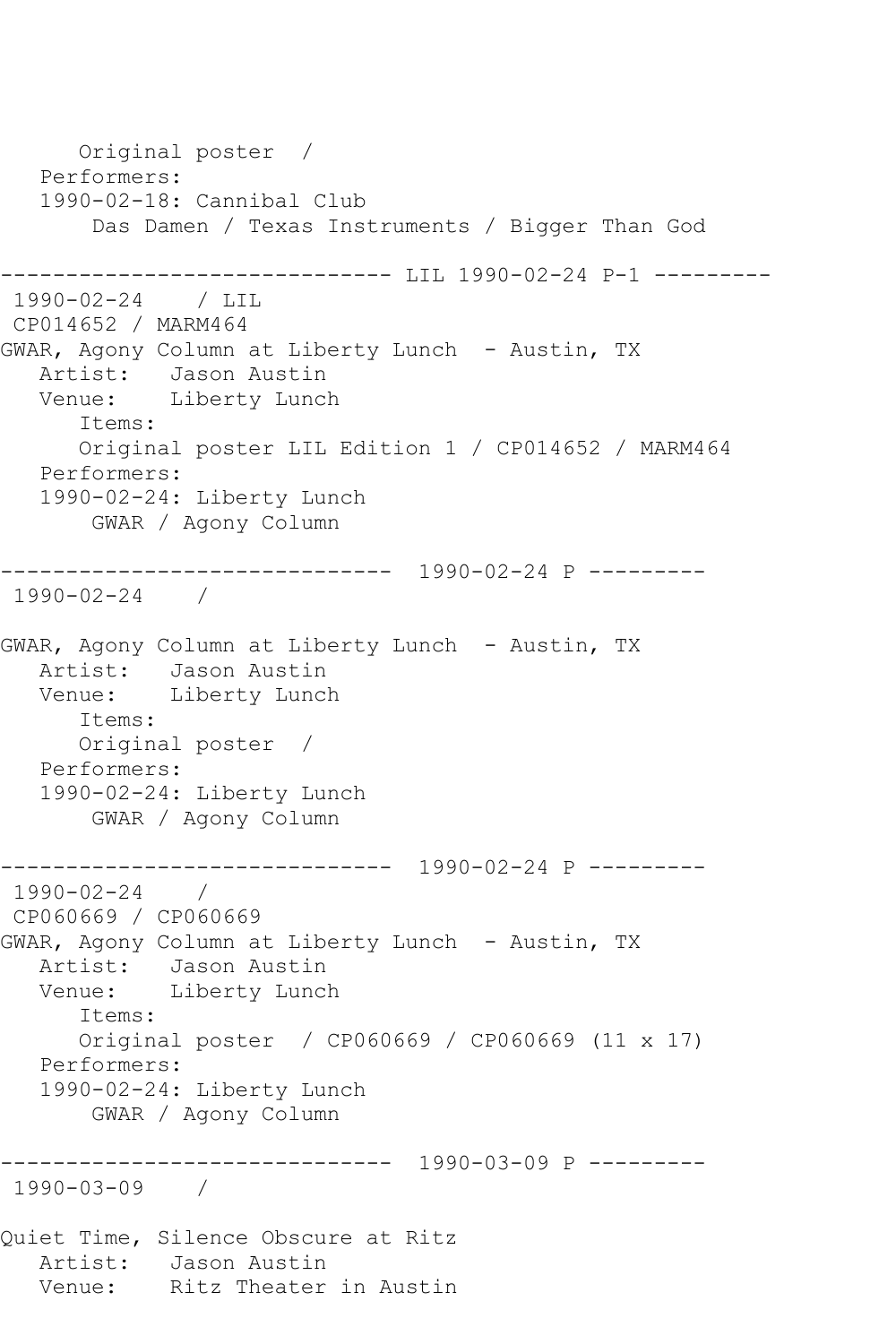Items: Original poster / Performers: 1990-03-09: Ritz Theater in Austin Quiet Time / Silence Obscure / Lavish Xact ------------------------------ 1990-03-15 P --------- 1990-03-15 / Near Dark at Back Room Artist: Jason Austin Venue: Back Room, Austin Items: Original poster / Performers: 1990-03-15: Back Room, Austin Near Dark ------------------------------ 1990-03-15 P --------- 1990-03-15 / CP061551 / CP061551 Near Dark at Backroom Artist: Jason Austin Venue: Back Room, Austin Promoter: SXSW Items: Original poster / CP061551 / CP061551 (8-1/2 x 11) Performers: 1990-03-15: Back Room, Austin Near Dark ------------------------------ 1990-03-21 P --------- 1990-03-21 / Sister Double Happiness, Ed Hall at Cannibal Club - Austin, TX Artist: Jason Austin<br>Venue: Cannibal Clu Cannibal Club Items: Original poster / Performers: 1990-03-21: Cannibal Club Sister Double Happiness / Ed Hall / Clown Clone ------------------------------ 1990-03-23 P --------- 1990-03-23 / Hand of Glory, State of Mind at Cannibal Club - Austin, TX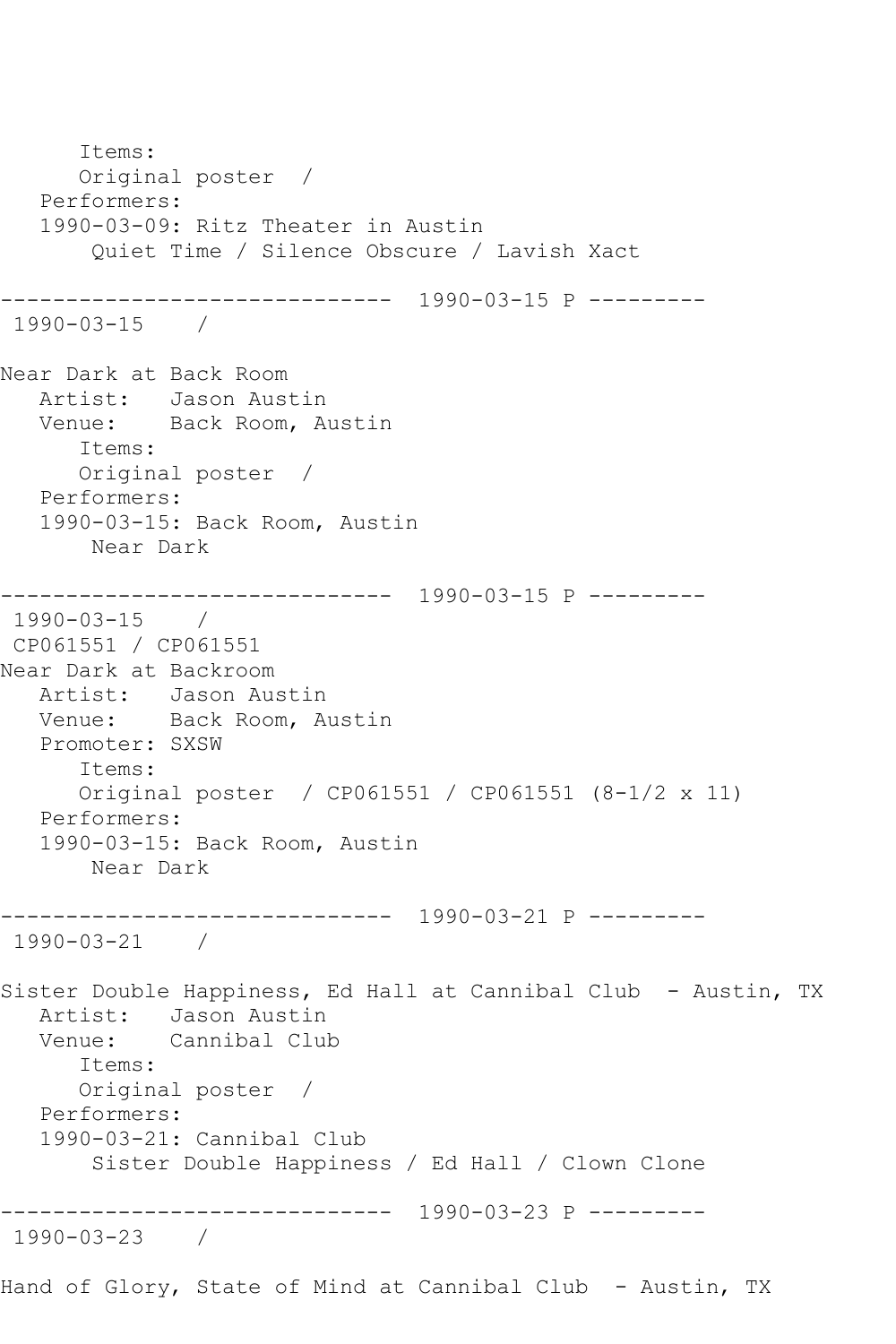Artist: Jason Austin<br>Venue: Cannibal Clu Cannibal Club Items: Original poster / Performers: 1990-03-23: Cannibal Club Hand of Glory / State of Mind / House Levelers ------------------------------ 1990-03-29 P --------- 1990-03-29 / Andrew, Joint Chiefs at Ritz Artist: Jason Austin Venue: Ritz Theater in Austin Items: Original poster / Performers: 1990-03-29: Ritz Theater in Austin Andrew / Joint Chiefs / Naked Vanilla ------------------------------ 1990-03-30 P --------- 1990-03-30 / Skatenigs, Course of Empire at Cannibal Club - Austin, TX Artist: Jason Austin<br>Venue: Cannibal Clu Cannibal Club Items: Original poster / Performers: 1990-03-30: Cannibal Club Skatenigs / Course of Empire / Last Rites ------------------------------ 1990-04-03 P --------- 1990-04-03 / Chapparal, Jean Caffeine at Broken Spoke - Austin, TX Artist: Jason Austin Venue: Broken Spoke Items: Original poster / Performers: 1990-04-03: Broken Spoke Chapparal / Jean Caffeine / High Noon / Teddy and the Tall Tops ------------------------------ 1990-04-04 P --------- 1990-04-04 /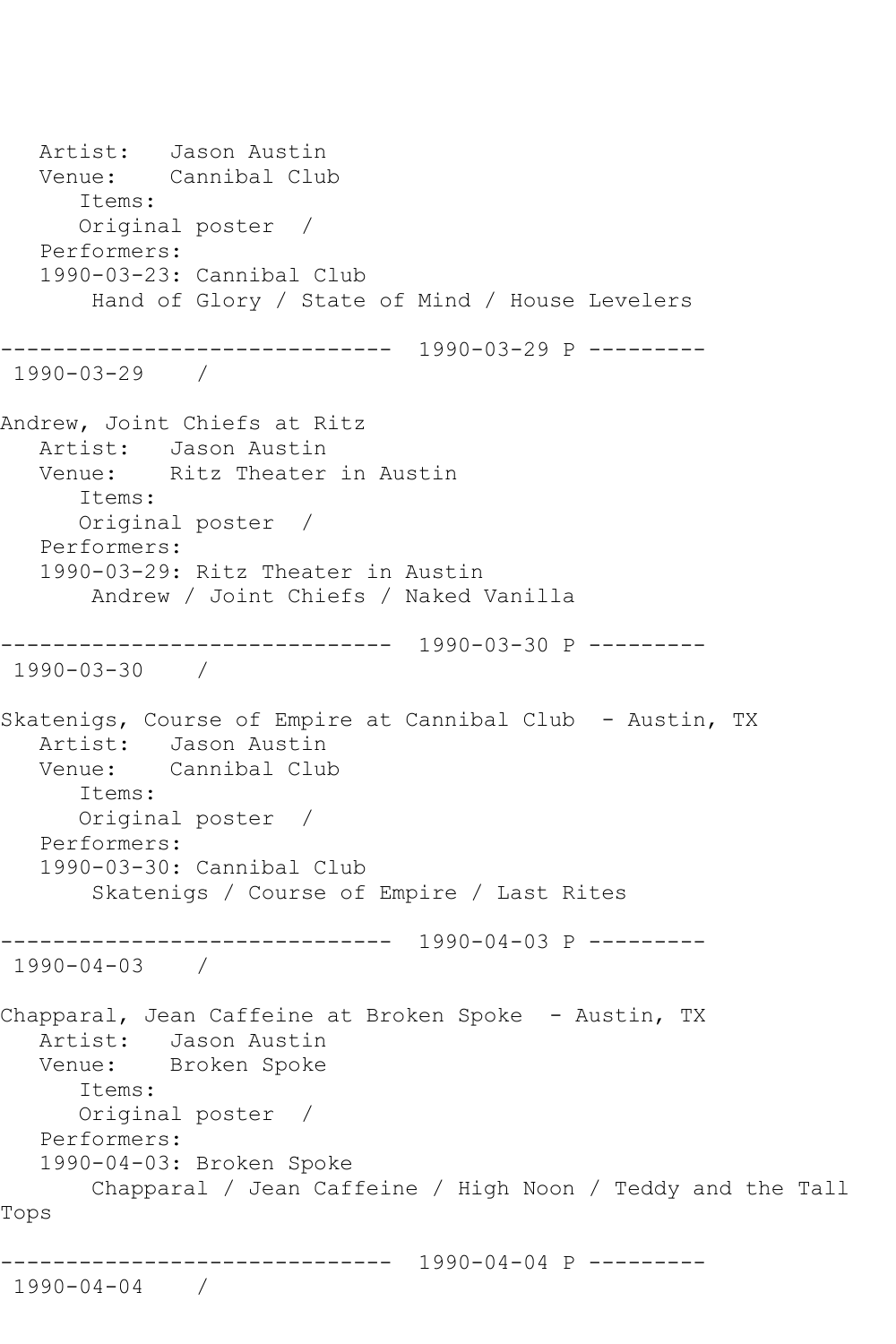Three Hypnotics, Hollywood Indians at Cannibal Club - Austin, TX Artist: Jason Austin Venue: Cannibal Club Items: Original poster / Performers: 1990-04-04: Cannibal Club Three Hypnotics / Hollywood Indians / Bleeding Mummies ------------------------------ 1990-04-07 P --------- 1990-04-07 / Shoulders, Stick People at Cannibal Club - Austin, TX Artist: Jason Austin Venue: Cannibal Club Items: Original poster / Performers: 1990-04-07: Cannibal Club Shoulders / Stick People / Trancefarmers ------------------------------ 1990-04-11 P --------- 1990-04-11 / Glass Eye, Walkabouts at Cannibal Club - Austin, TX Artist: Jason Austin Venue: Cannibal Club Items: Original poster / Performers: 1990-04-11: Cannibal Club Glass Eye / Walkabouts / Cotton Mather ------------------------------ 1990-04-20 P --------- 1990-04-20 / Water the Dog, Big Car at Cannibal Club - Austin, TX Artist: Jason Austin<br>Venue: Cannibal Clul Cannibal Club Items: Original poster / Performers: 1990-04-20: Cannibal Club Water the Dog / Big Car / Coffee Sergeants ------------------------------ 1990-04-25 P ---------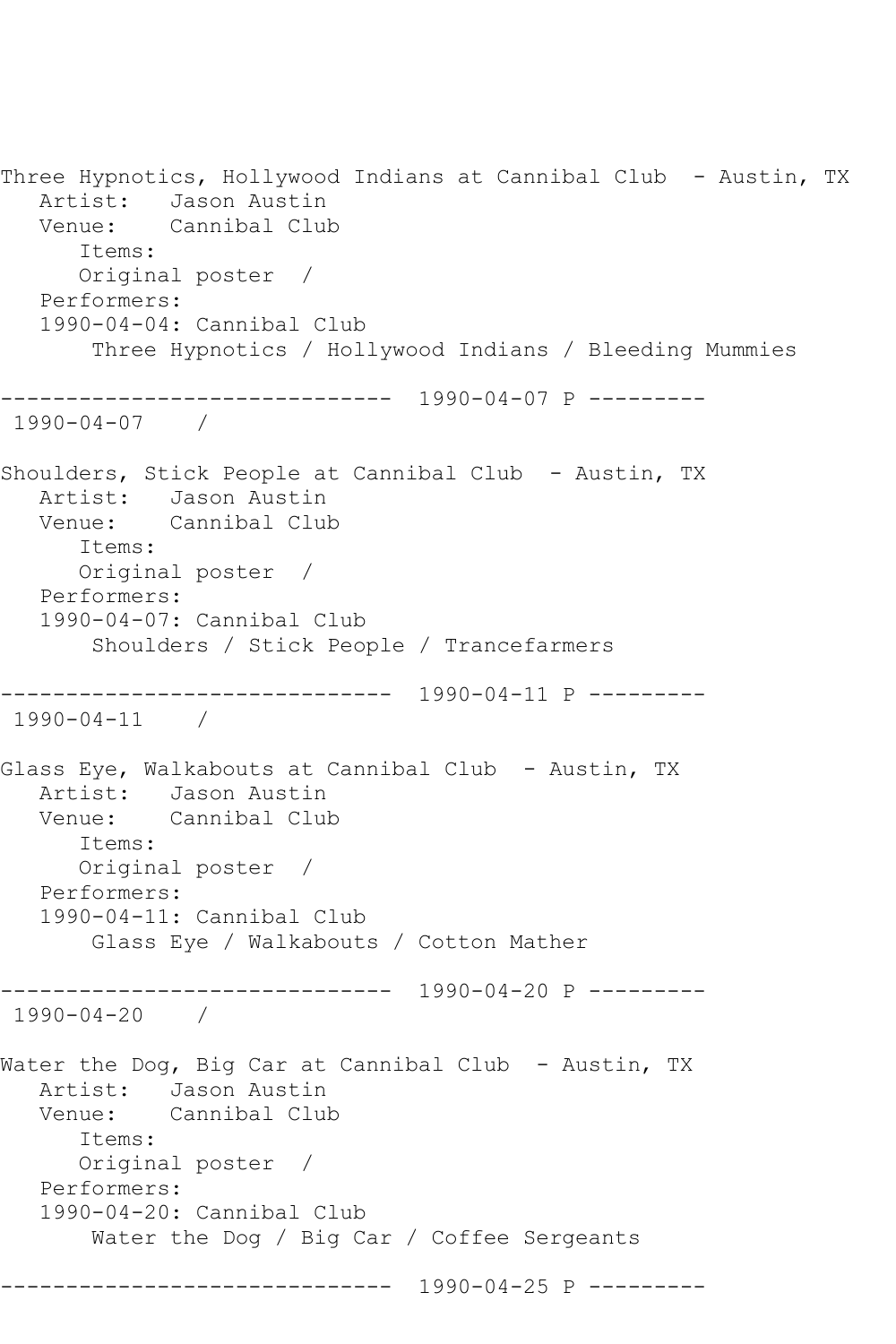1990-04-25 / Ed Hall, Warlock Pinchers at Cannibal Club - Austin, TX Artist: Jason Austin<br>Venue: Cannibal Clul Cannibal Club Items: Original poster / Performers: 1990-04-25: Cannibal Club Ed Hall / Warlock Pinchers / Tyrant Swing ------------------------------ 1990-05-02 P --------- 1990-05-02 / Butthole Surfers, Ed Hall at Austin Opera House - Austin, TX Artist: Jason Austin Venue: Austin Opera House Items: Original poster / Performers: 1990-05-02: Austin Opera House Butthole Surfers / Ed Hall / Pocket Fishrmen ------------------------------ 1990-05-03 P --------- 1990-05-03 / CP701645 / CP701645 Butthole Surfers, Ed Hall at Theater Gallery - Austin, TX Notes: This item appears in the book 'The Art of Modern Rock' as AMR # 026.4 Artist: Jason Austin Venue: Theater Gallery Items: Original poster / CP701645 / CP701645 (11 x 17) Performers: 1990-05-03: Theater Gallery Butthole Surfers / Ed Hall / Pocket Fisherman 1990-05-02: Ensemble 1990-05-04: Opera House ------------------------------ 1990-05-06 P --------- 1990-05-06 / West Austin Park - Austin, TX Artist: Jason Austin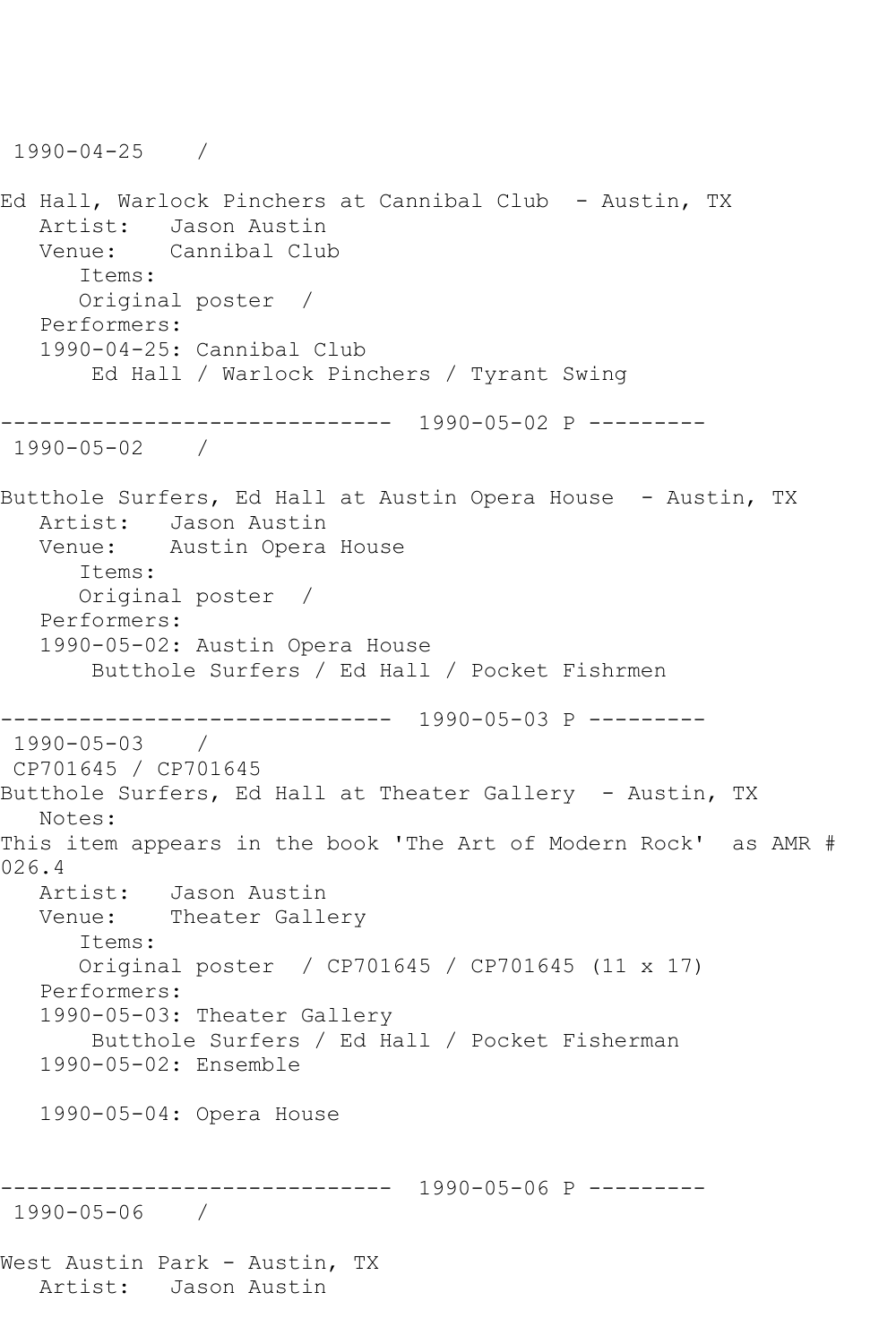```
 Venue: West Austin Park
       Items:
       Original poster / 
   Performers:
   1990-05-06: West Austin Park
------------------------------ 1990-06 P ---------
1990-06 / 
CP700656 / CP700656
Will and the Bushmen, Javelin Boot at Cannibal Club [Austin, TX]
   Notes: 
This item appears in the book 'The Art of Modern Rock' as AMR # 145
   Artist: Jason Austin
   Venue: Cannibal Club
       Items:
      Original poster / CP700656 / CP700656 (11 x 17)
   Performers:
   1990-06: Cannibal Club
        Will and the Bushmen / Javelin Boot / Ballonatic
         ------------------------------ 1990-06-10 P-1 ---------
1990-06-10 / 
CP014685 / MARM498
Psychic TV, Celebrity Skin at Mirage - Austin, TX
      Event: Psychic TV at The Mirage, Austin
   Artist: Jason Austin
   Venue: Mirage
       Items:
       Original poster Edition 1 / CP014685 / MARM498
   Performers:
   1990-06-10: Mirage
        Psychic TV / Celebrity Skin / Child's Garden of Sodom
                 ------------------------------ 1990-06-10 P ---------
1990-06-10 / 
CP701646 / CP701646
Psychic T.V., Celebrity Skin at Mirage - Austin, TX
   Notes: 
This item appears in the book 'The Art of Modern Rock' as AMR # 
026.5
   Artist: Jason Austin
   Venue: Mirage
       Items:
      Original poster / CP701646 / CP701646 (11 x 17)
   Performers:
   1990-06-10: Mirage
```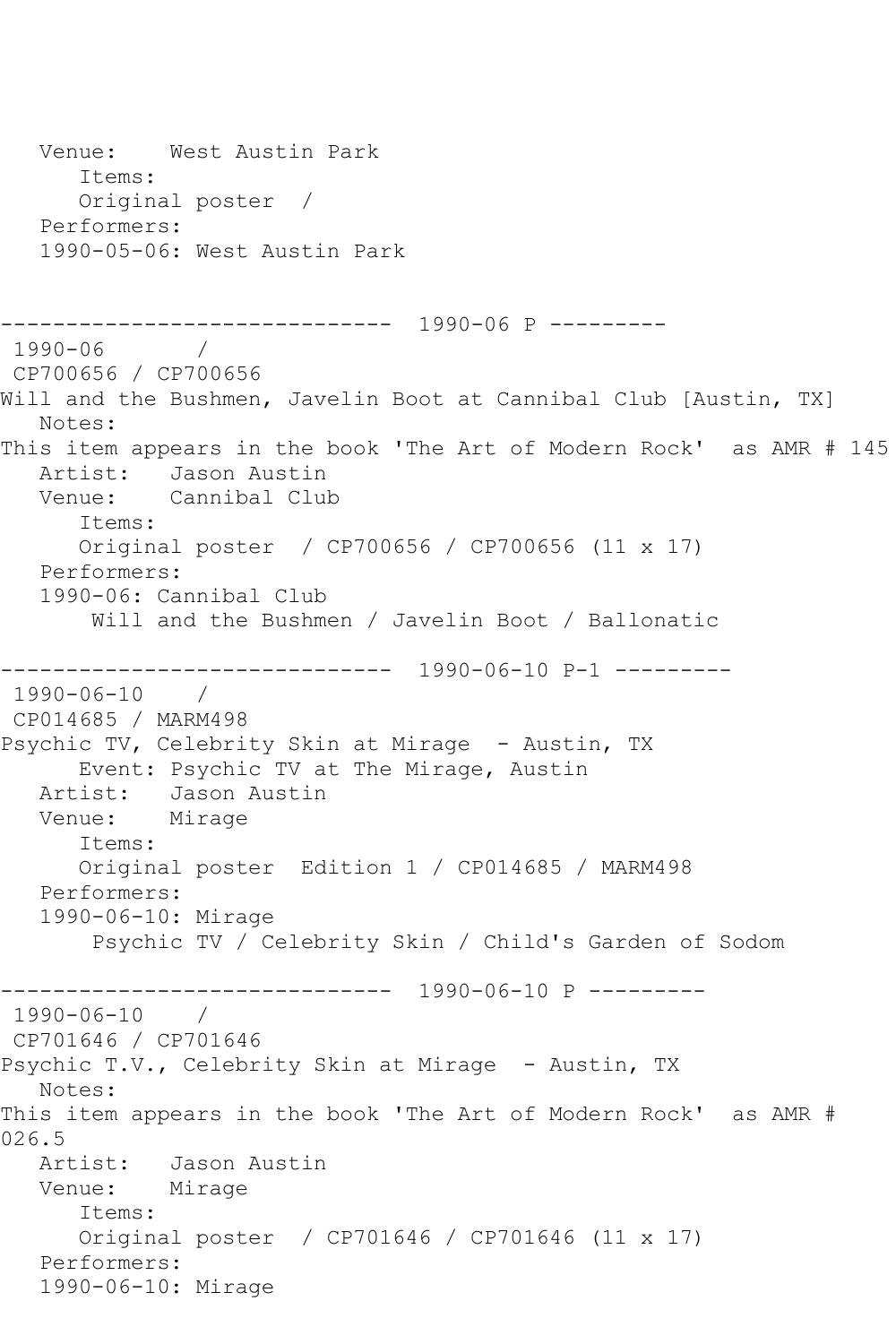Psychic T.V. / Celebrity Skin / Childe's Garden of Sodom ------------------------------ 1990-06-13 P --------- 1990-06-13 / CP060642 / CP060642 Dash Rip Rock, House Levelers at Cannibal Club - Austin, TX Artist: Jason Austin<br>Venue: Cannibal Clul Cannibal Club Items: Original poster / CP060642 / CP060642 (11 x 17) Performers: 1990-06-13: Cannibal Club Dash Rip Rock / House Levelers 1990-06-14: Cannibal Club Dash Rip Rock / Water the Dog ------------------------------ 1990-07-06 P --------- 1990-07-06 / Will and the Bushmen, Javelin Boot at Cannibal Club - Austin, TX Artist: Jason Austin Venue: Cannibal Club Items: Original poster / Performers: 1990-07-06: Cannibal Club Will and the Bushmen / Javelin Boot / Balloonatic ------------------------------ 1990-07-07 P --------- 1990-07-07 / Renegade, Wajumbe at Crazy Horse Artist: Jason Austin<br>Venue: Crazy Horse Crazy Horse Items: Original poster / Performers: 1990-07-07: Crazy Horse Renegades / Wajumbe / Ship of Fools ------------------------------ 1990-07-13 P --------- 1990-07-13 / Dash Rip Rock at Cannibal Club - Austin, TX Artist: Jason Austin Venue: Cannibal Club Items: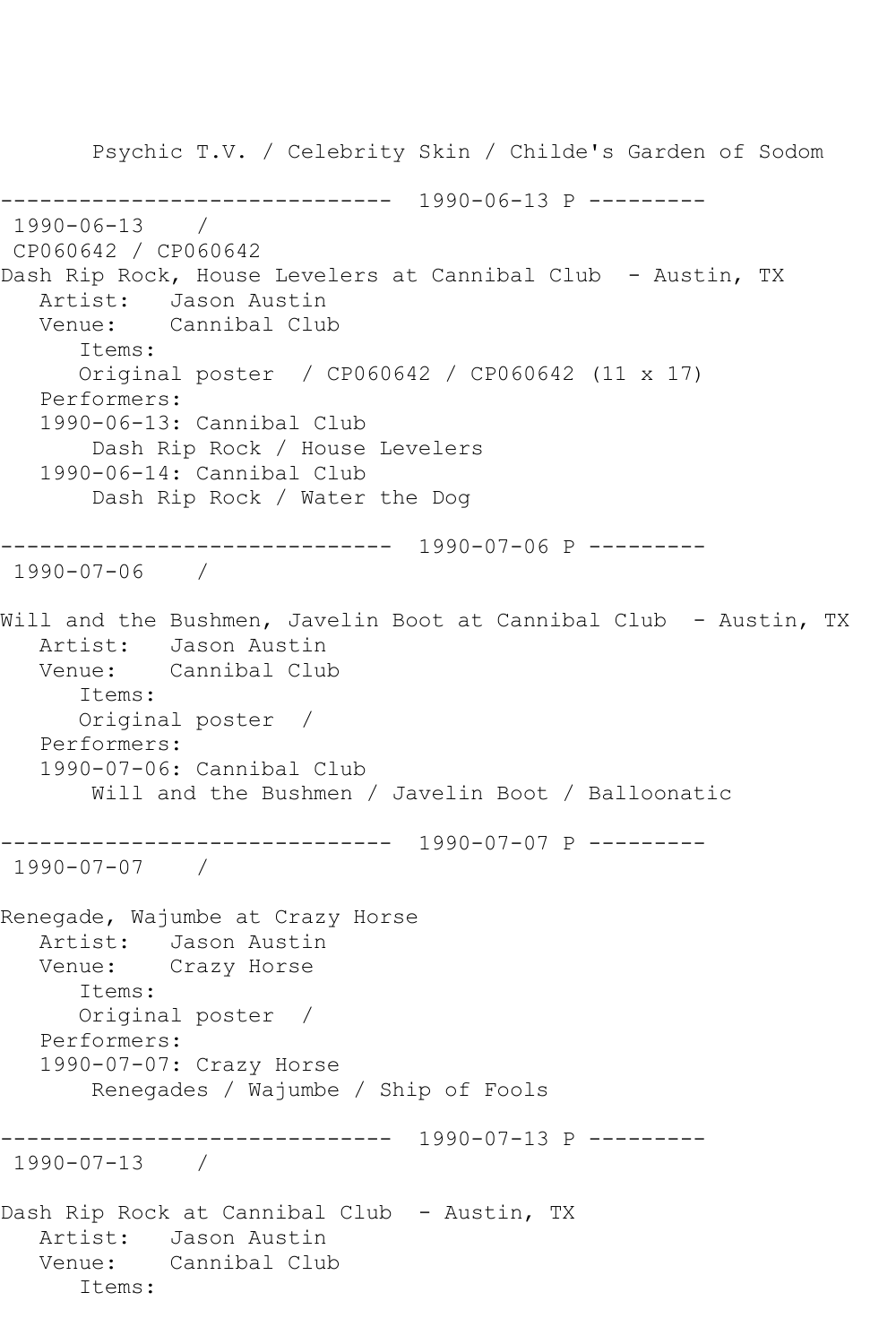Original poster / Performers: 1990-07-13: Cannibal Club Dash Rip Rock ------------------------------ 1990-07-25 P --------- 1990-07-25 / Neptunes, Bouffant Jellyfish at Cannibal Club - Austin, TX Artist: Jason Austin Venue: Cannibal Club Items: Original poster / Performers: 1990-07-25: Cannibal Club Neptunes / Bouffant Jellyfish / State of Mind / Big Car ------------------------------ 1990-08-02 P --------- 1990-08-02 / Happy Family, Balloonatic at Cannibal Club - Austin, TX Artist: Jason Austin Venue: Cannibal Club Items: Original poster / Performers: 1990-08-02: Cannibal Club Happy Family / Balloonatic / Cotton Mather / Naked Vanilla ------------------------------ 1990-08-04 P --------- 1990-08-04 / 10 Hands, Shoulders at Cannibal Club - Austin, TX Artist: Jason Austin Venue: Cannibal Club Items: Original poster / Performers: 1990-08-04: Cannibal Club 10 Hands / Shoulders ------------------------------ 1990-08-10 P --------- 1990-08-10 / Junk Monkeys, Wannabes at Cannibal Club - Austin, TX Artist: Jason Austin<br>Venue: Cannibal Club Cannibal Club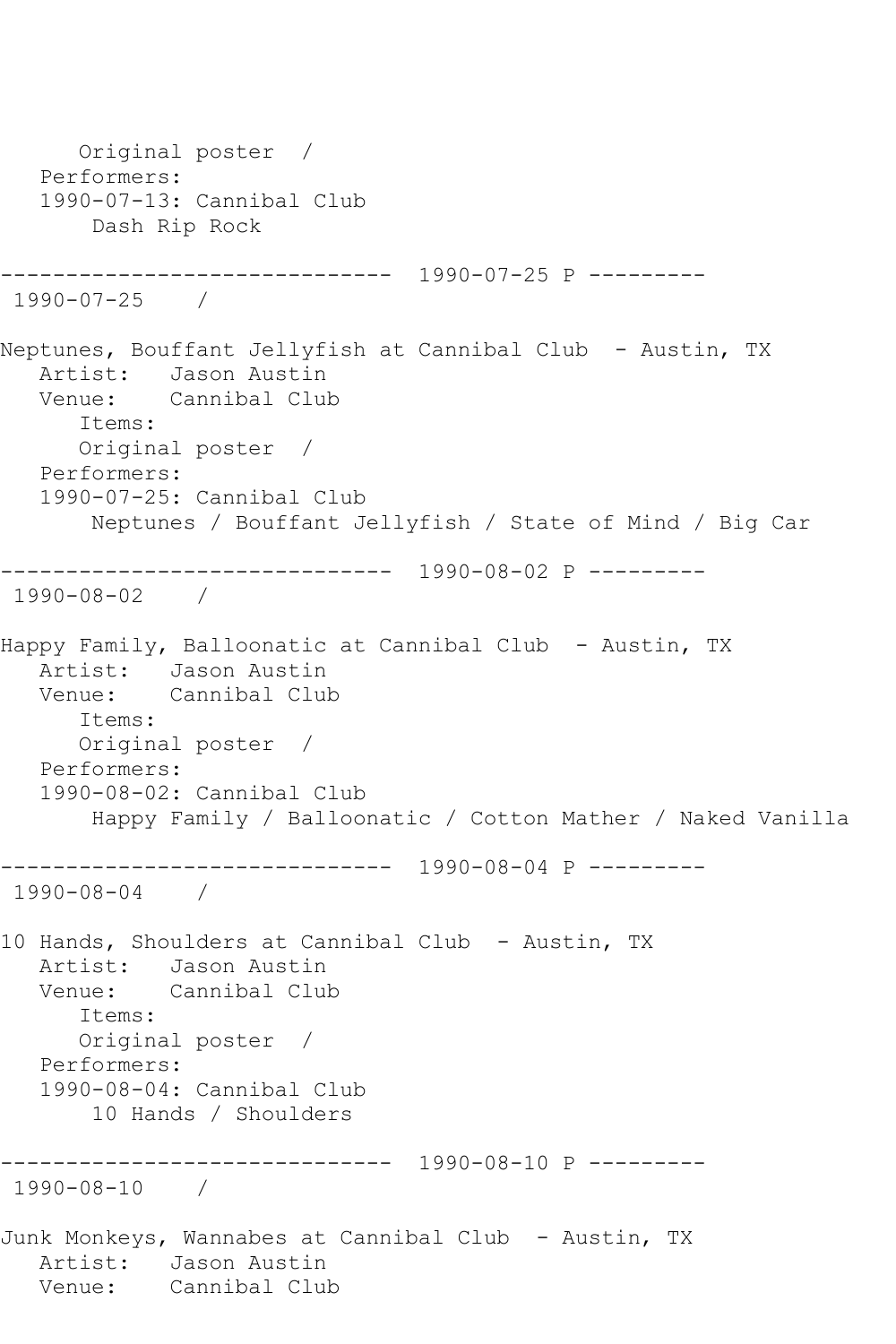Items: Original poster / Performers: 1990-08-10: Cannibal Club Junk Monkeys / Wannabes / Duckhills ------------------------------ 1990-09-07 P --------- 1990-09-07 / Dash Rip Rock, Sin City Disciples at Cannibal Club - Austin, TX Artist: Jason Austin Venue: Cannibal Club Items: Original poster / Performers: 1990-09-07: Cannibal Club Dash Rip Rock / Sin City Disciples ------------------------------ 1990-10-03 P --------- 1990-10-03 / Thee Hypnotics, Course of Empire at Cannibal Club - Austin, TX Artist: Jason Austin<br>Venue: Cannibal Clu Cannibal Club Items: Original poster / Performers: 1990-10-03: Cannibal Club Thee Hypnotics / Course of Empire ------------------------------ 1990-10-05 P --------- 1990-10-05 / Toby Dammit! at Greg Ward's Home Artist: Jason Austin Venue: Greg Ward's Home Items: Original poster / Performers: 1990-10-05: Greg Ward's Home Toby Dammit! ------------------------------ 1990-10-25 P --------- 1990-10-25 / Austin Media Arts - Austin, TX Artist: Jason Austin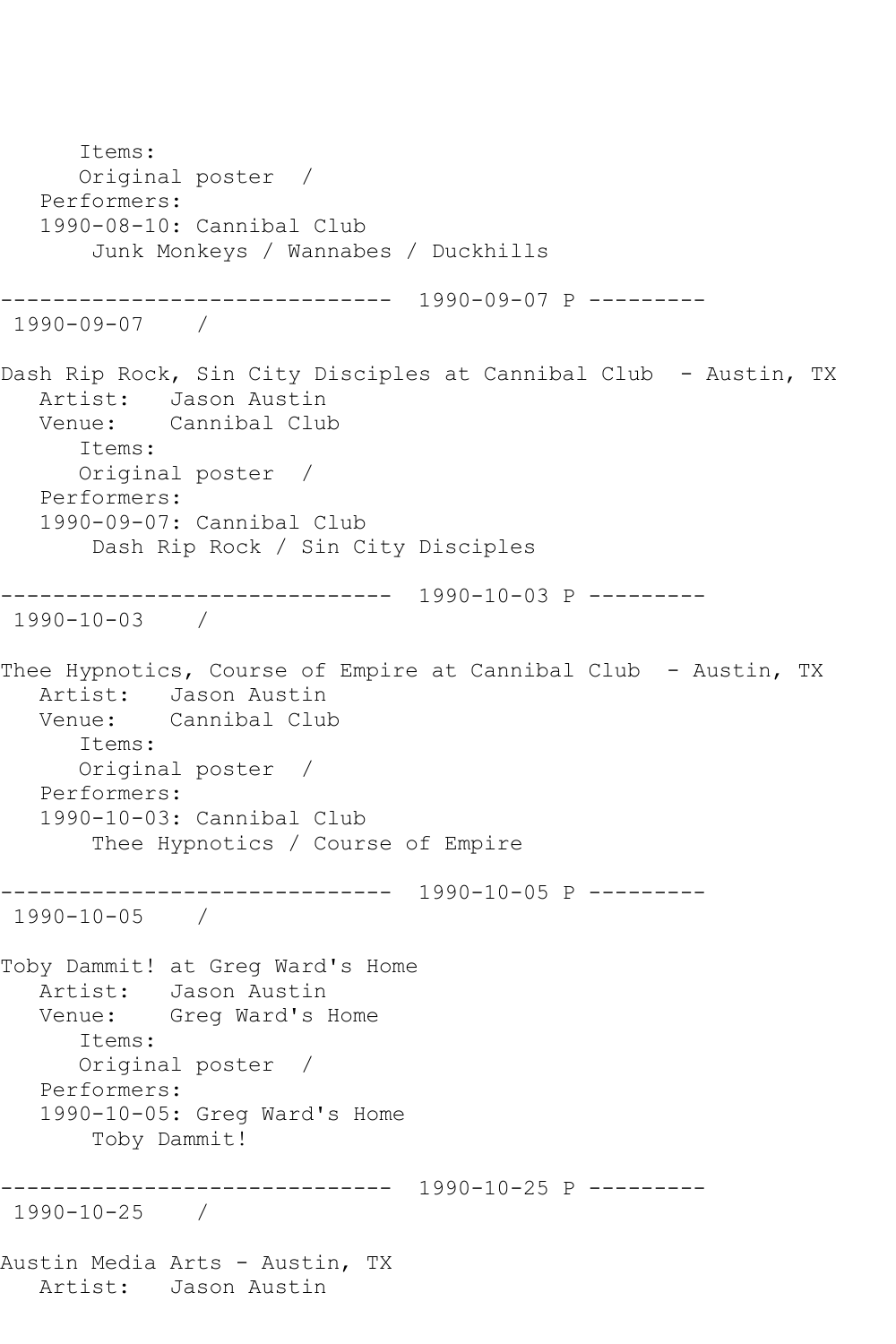```
 Venue: Austin Media Arts
       Items:
       Original poster / 
   Performers:
   1990-10-25: Austin Media Arts
------------------------------ LIL 1990-10-27 P-1 ---------
1990-10-27 / LIL 
CP004297 / CD04743
Sonic Youth at Liberty Lunch - Austin, TX
   Artist: Jason Austin
   Venue: Liberty Lunch
       Items:
      Original poster LIL Edition 1 / CP004297 / CD04743 (11 x 17)
   Performers:
   1990-10-27: Liberty Lunch
       Sonic Youth
------------------------------ 1990-10-27 P ---------
1990-10-27 / 
Love Cat Vintage Store (ad)
   Artist: Jason Austin
      Items:
      Original poster / 
   Performers:
   1990-10-27:
------------------------------ 1990-11-01 P ---------
1990-11-01 / 
Pylon, Duck Hills at Cannibal Club - Austin, TX
   Artist: Jason Austin
   Venue: Cannibal Club
      Items:
      Original poster / 
   Performers:
   1990-11-01: Cannibal Club
        Pylon / Duck Hills
   ------------------------------ 1990-11-14 P ---------
1990-11-14 / 
Azalia Snail, Salem Tree at Cannibal Club - Austin, TX
  Artist: Jason Austin<br>Venue: Cannibal Clul
           Cannibal Club
```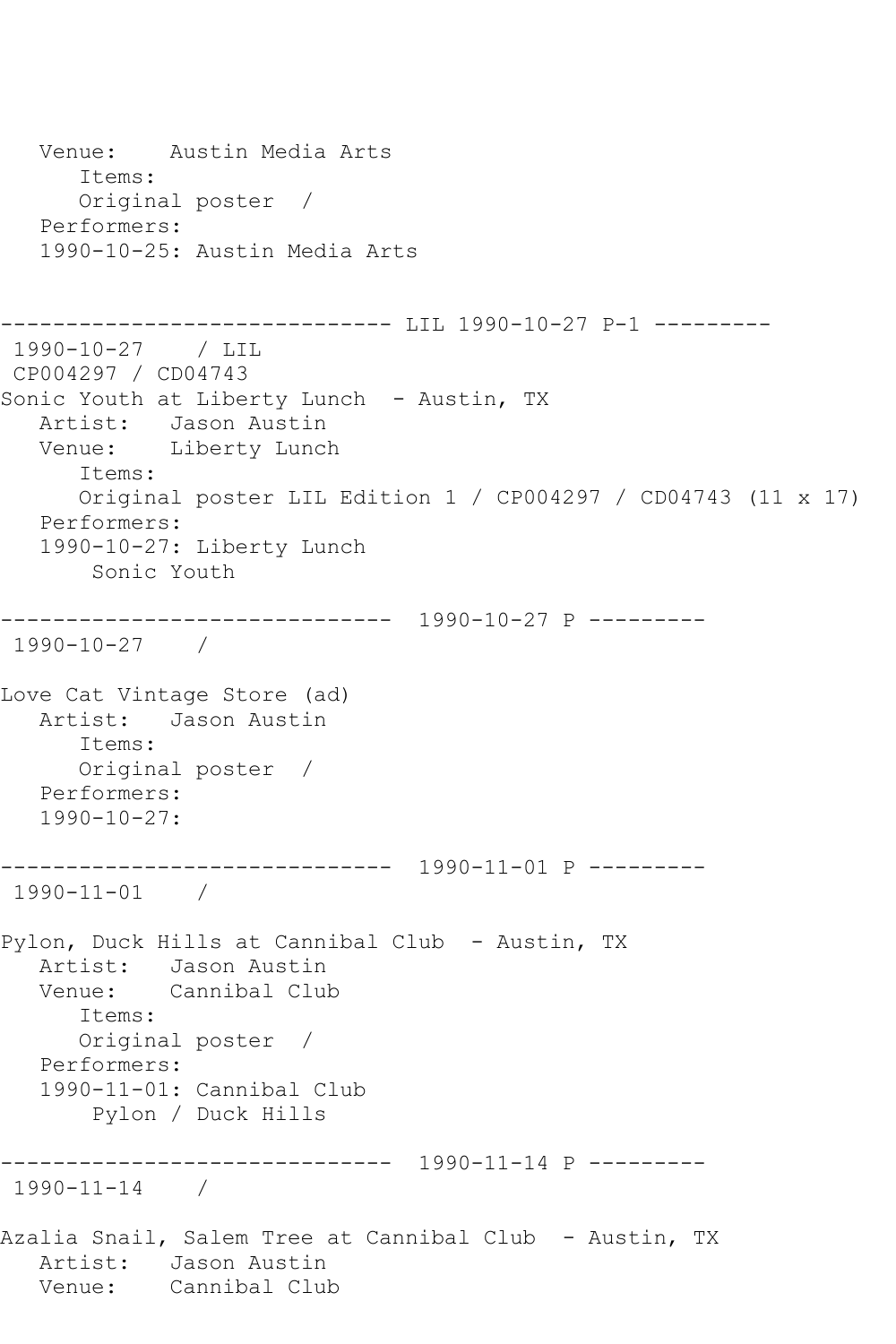Items: Original poster / Performers: 1990-11-14: Cannibal Club Azalia Snail / Salem Tree / Apache Godzilla ------------------------------ CANC 1990-12-02 P --------- 1990-12-02 / CANC Too Much Joy, Stretford at Cannibal Club - Austin, TX Artist: Jason Austin Venue: Cannibal Club Items: Original poster CANC / Performers: 1990-12-02: Cannibal Club Too Much Joy / Stretford / Spirits and Trains ------------------------------ 1990-12-06 P --------- 1990-12-06 / Beautiful, Balloonatic at Cannibal Club - Austin, TX Artist: Jason Austin Venue: Cannibal Club Items: Original poster / Performers: 1990-12-06: Cannibal Club Beautiful / Balloonatic / Czar Pleasure ------------------------------ 1990-12-14 P --------- 1990-12-14 / Ear Span at Back Room Artist: Jason Austin Venue: Back Room, Austin Items: Original poster / Performers: 1990-12-14: Back Room, Austin Ear Span ------------------------------ 1991-01-10 P --------- 1991-01-10 / Toho Ehio, Bayou Pigs at Fitzgerald's - Houston, TX Artist: Lyman Hardy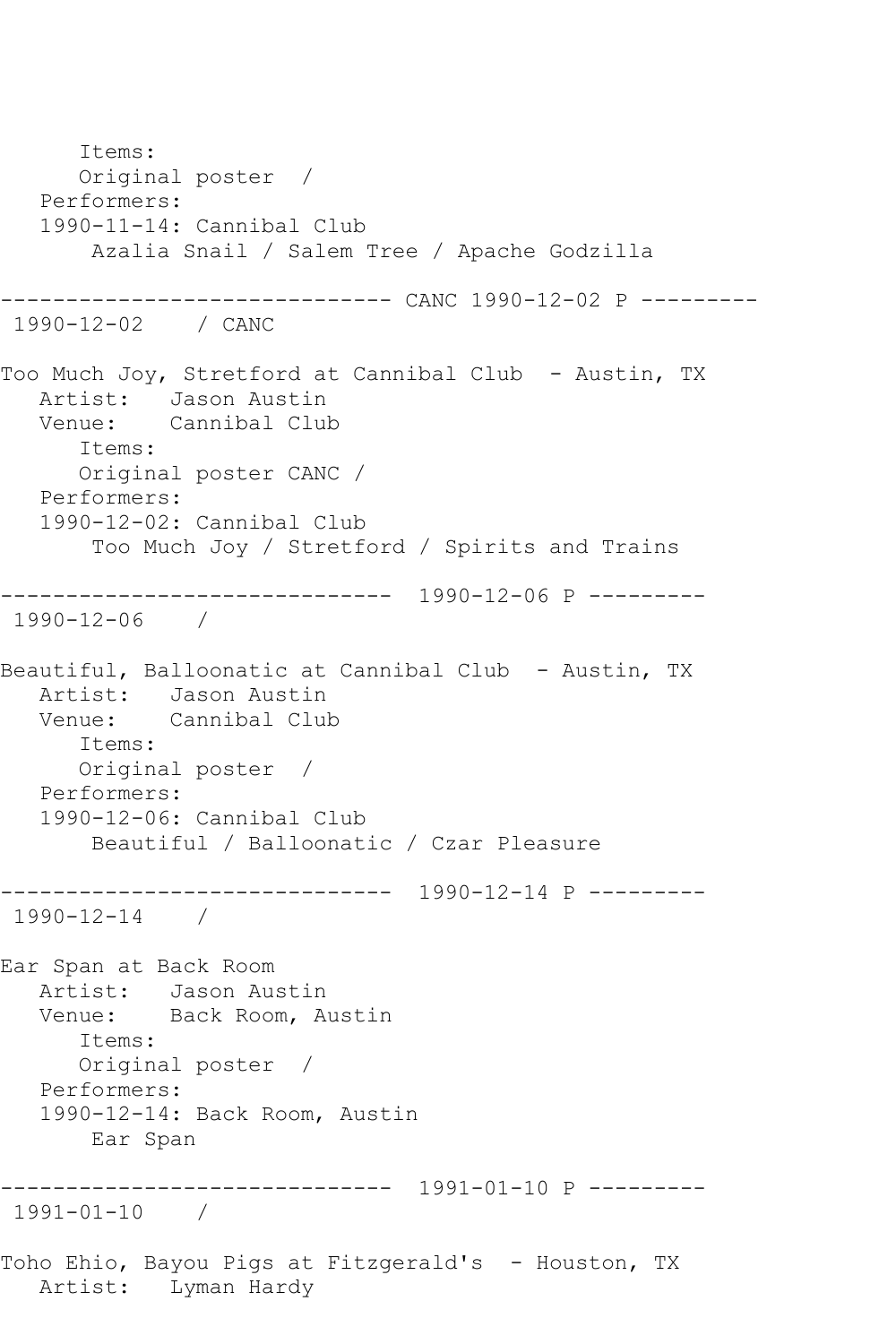Venue: Fitzgerald's Items: Original poster / Performers: 1991-01-10: Fitzgerald's Toho Ehio / Bayou Pigs / Brown Paper Dog ------------------------------ 1991-01-10 P --------- 1991-01-10 / CP060643 / CP060643 Toho Ehio, Bayou Pigs at Fitzgeralds Artist: Jason Austin<br>Venue: Fitzgerald's Fitzgerald's Items: Original poster / CP060643 / CP060643 (11 x 17) Performers: 1991-01-10: Fitzgerald's Toho Ehio / Bayou Pigs / Brown Paper Dog ------------------------------ 1991-01-10 P --------- 1991-01-10 / CP701644 / CP701644 Bayou Pigs, Brown Paper Dog at Fitzgerald's - Houston, TX Notes: This item appears in the book 'The Art of Modern Rock' as AMR # 026.3<br>Artist: Jason Austin Venue: Fitzgerald's Items: Original poster / CP701644 / CP701644 (8 x 12-1/2) Performers: 1991-01-10: Fitzgerald's Bayou Pigs / Brown Paper Dog ------------------------------ 1991-02-01 P --------- 1991-02-01 / Jesus Lizard, Sugar Shack at Cannibal Club - Austin, TX Artist: Jason Austin<br>Venue: Cannibal Clul Cannibal Club Items: Original poster / Performers: 1991-02-01: Cannibal Club Jesus Lizard / Sugar Shack / Naked Vanilla / Crust ------------------------------ 1991-02-20 P ---------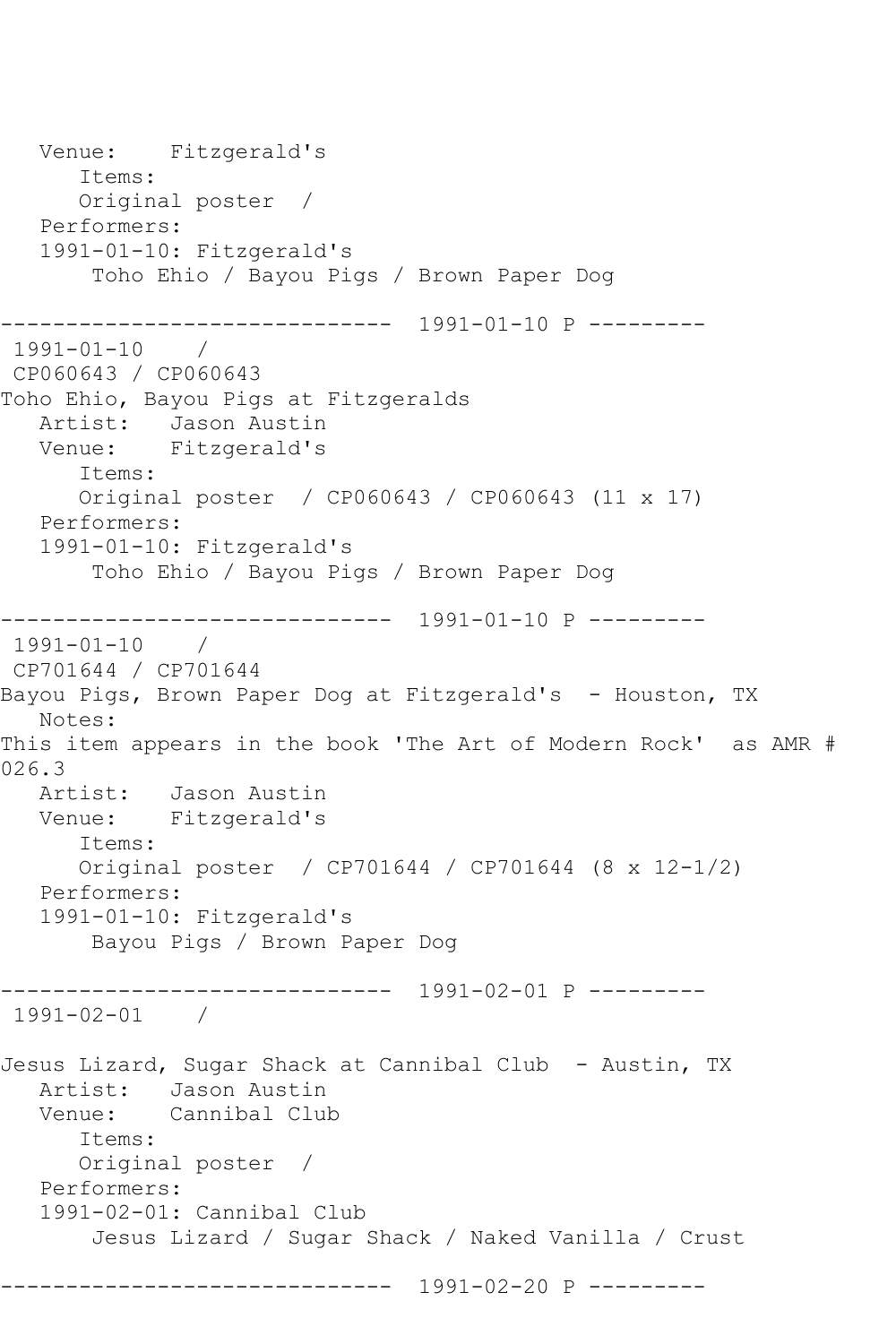```
1991-02-20 / 
Helios Creed, Surgery at Cannibal Club - Austin, TX
  Artist: Jason Austin<br>Venue: Cannibal Clul
           Cannibal Club
      Items:
      Original poster / 
   Performers:
   1991-02-20: Cannibal Club
       Helios Creed / Surgery / Elizabeth
------------------------------ 1991-03-03 P ---------
1991-03-03 / 
Dick Fudge Show at KTSB Radio
   Artist: Jason Austin
   Venue: KTSB Radio
       Items:
      Original poster / 
   Performers:
   1991-03-03: KTSB Radio
        Dick Fudge Show
------------------------------ 1991-03-13 P ---------
1991-03-13 / 
Naked Raygun, Jawbox at Cannibal Club - Austin, TX
   Artist: Jason Austin
   Venue: Cannibal Club
      Items:
      Original poster / 
   Performers:
   1991-03-13: Cannibal Club
        Naked Raygun / Jawbox / Naked Vanilla
------------------------------ 1999-04-22 P-1 ---------
1999-04-22 / 
CP014645 / MARM457
Tool, Flaming Lips at Terrace
   Notes: 
This item appears in the book 'The Art of Modern Rock' as AMR # 
026.2<br>Artist:
           Jason Austin
   Venue: Terrace
       Items:
      Original poster Edition 1 / CP014645 / MARM457
   Performers:
```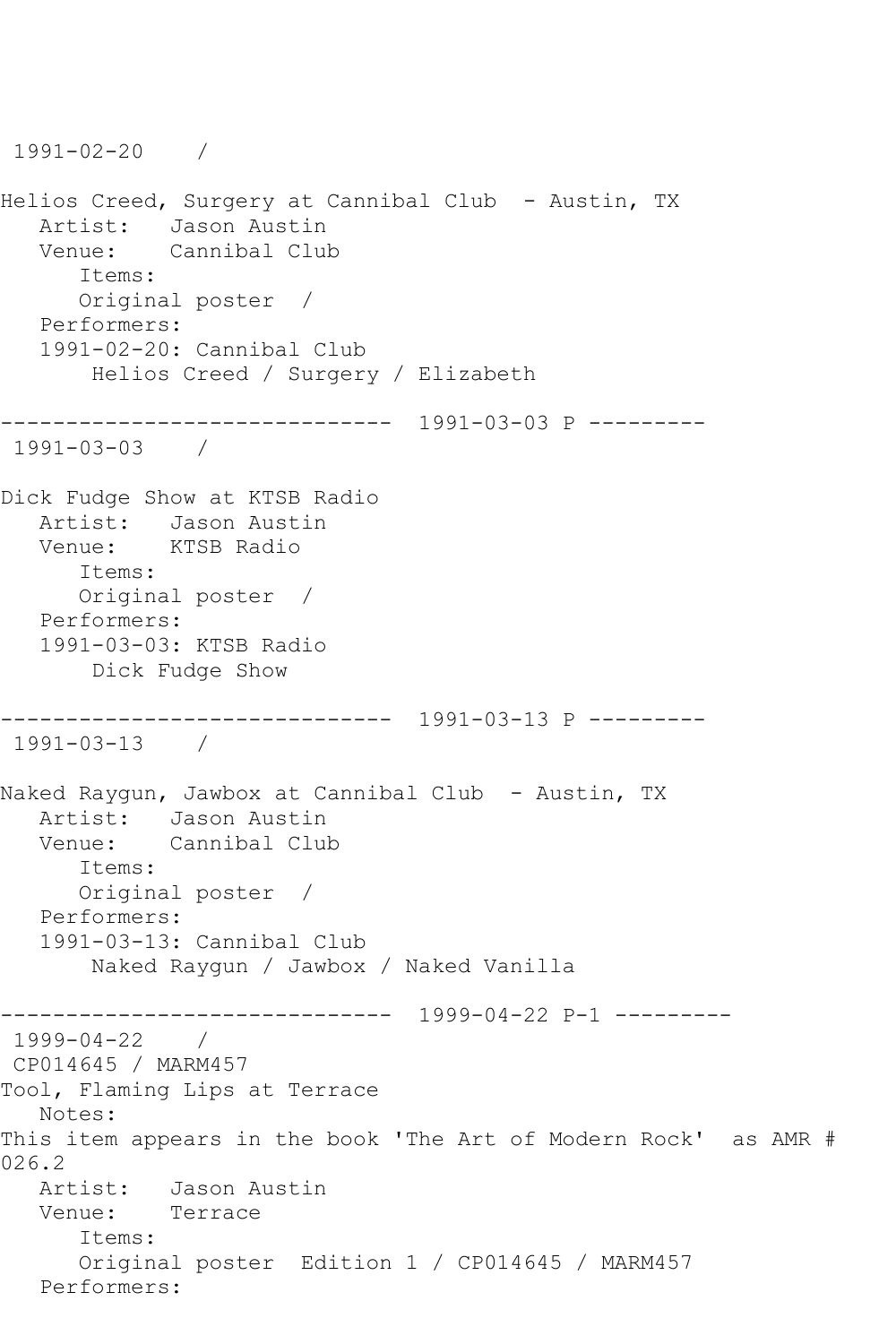1999-04-22: Terrace Tool / Flaming Lips / Ming / Failure ------------------------------ OFR 19zz-12-31 P-1 --------- 19zz-12-31 / OFR CP014647 / MARM459 7 Year Bitch, Unsane at Off Ramp - Austin, TX Event: 7 Year Bitch, Unsane, Blood Loss, Steel Wool, New Year's Eve at The Off Ramp, Austin Artist: Jason Austin Venue: Off Ramp Items: Original poster OFR Edition 1 / CP014647 / MARM459 Performers: 19zz-12-31: Off Ramp 7 Year Bitch / Unsane / Blood Loss / Steel Wool ------------------------------ 2000-04-06 P --------- 2000-04-06 / CP700914 / CP700914 Flaming Lips, Looper at Stubb's BBQ Waller Creek Amphitheater Notes: Limited Edition of 40 This item appears in the book 'The Art of Modern Rock' as AMR # 266.2 Artist: Jason Austin<br>Venue: Stubb's BBO I Stubb's BBQ Waller Creek Amphitheater Items: Original poster / CP700914 / CP700914 (10 x 17) Performers: 2000-04-06: Stubb's BBQ Waller Creek Amphitheater Flaming Lips / Looper ------------------------------ STUB 2000-05-09 P --------- 2000-05-09 / STUB CP030789 / NM10738 Melvins at Stubb's - Austin, TX Artist: Jason Austin Venue: Stubb's Items: Original poster STUB / CP030789 / NM10738 (8-1/2 x 17-1/2) Performers: 2000-05-09: Stubb's Melvins ------------------------------ 2000-05-09 P --------- 2000-05-09 / CP701642 / CP701642